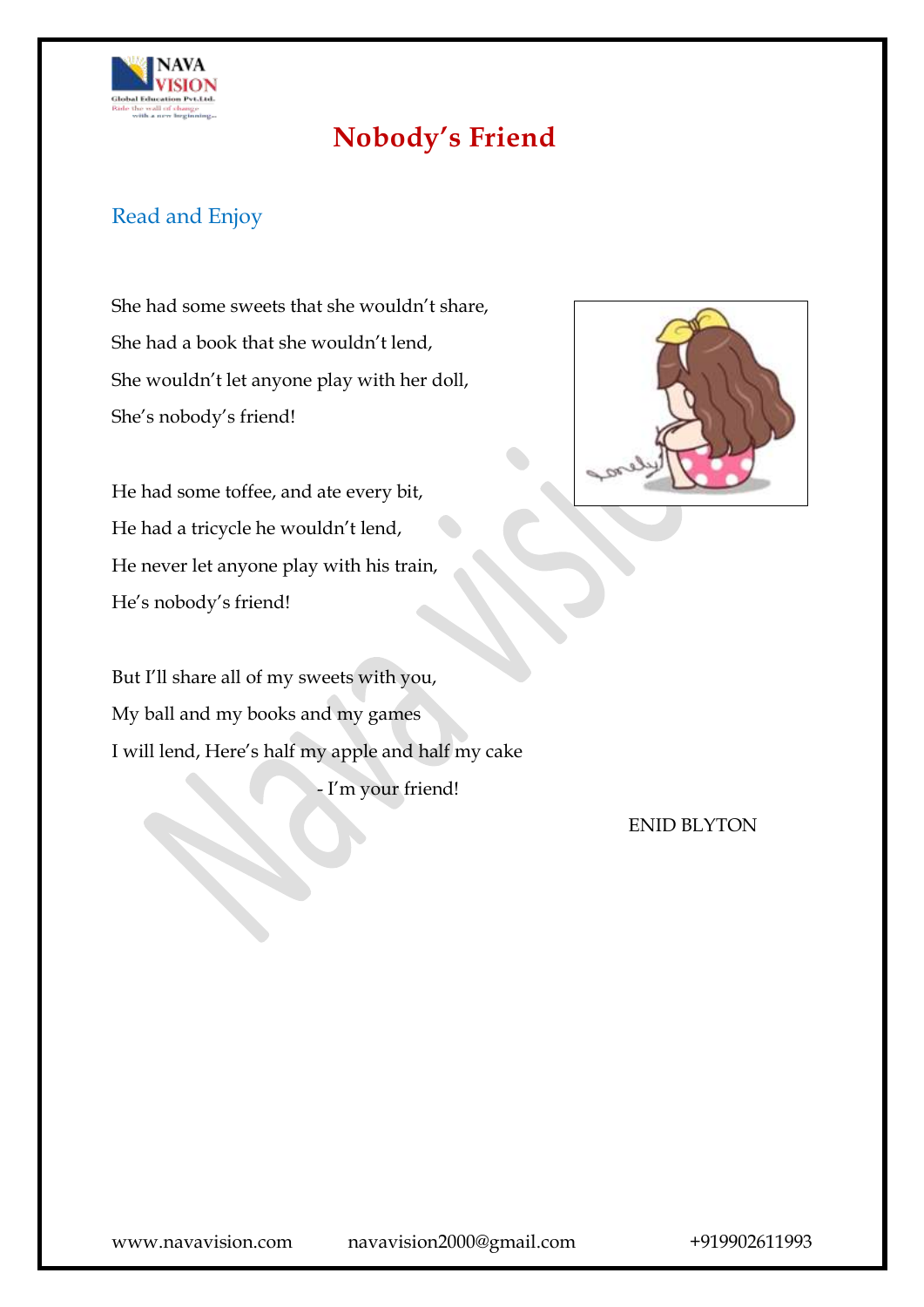

1. What are the things the girl does not want to share?

2. Did the boy share his toffee and tricycle with others?

\_\_\_\_\_\_\_\_\_\_\_\_\_\_\_\_\_\_\_\_\_\_\_\_\_\_\_\_\_\_\_\_\_\_\_\_\_\_\_\_\_\_\_\_\_\_\_\_\_\_\_\_\_\_\_\_\_\_\_\_\_\_\_\_\_\_\_\_\_\_\_\_\_\_\_

\_\_\_\_\_\_\_\_\_\_\_\_\_\_\_\_\_\_\_\_\_\_\_\_\_\_\_\_\_\_\_\_\_\_\_\_\_\_\_\_\_\_\_\_\_\_\_\_\_\_\_\_\_\_\_\_\_\_\_\_\_\_\_\_\_\_\_\_\_\_\_\_\_\_\_

 $\Box$  . The contract of the contract of  $\Box$  . The contract of  $\Box$  ,  $\Box$  ,  $\Box$  ,  $\Box$  ,  $\Box$  ,  $\Box$  ,  $\Box$  ,  $\Box$ 

 $\blacksquare$   $\blacksquare$   $\blacksquare$   $\blacksquare$   $\blacksquare$   $\blacksquare$   $\blacksquare$   $\blacksquare$   $\blacksquare$   $\blacksquare$   $\blacksquare$   $\blacksquare$   $\blacksquare$   $\blacksquare$   $\blacksquare$   $\blacksquare$   $\blacksquare$   $\blacksquare$   $\blacksquare$   $\blacksquare$   $\blacksquare$   $\blacksquare$   $\blacksquare$   $\blacksquare$   $\blacksquare$   $\blacksquare$   $\blacksquare$   $\blacksquare$   $\blacksquare$   $\blacksquare$   $\blacksquare$   $\blacks$ 

3. Why are the two children nobody's friends?

4. What does the child in the last stanza want to share?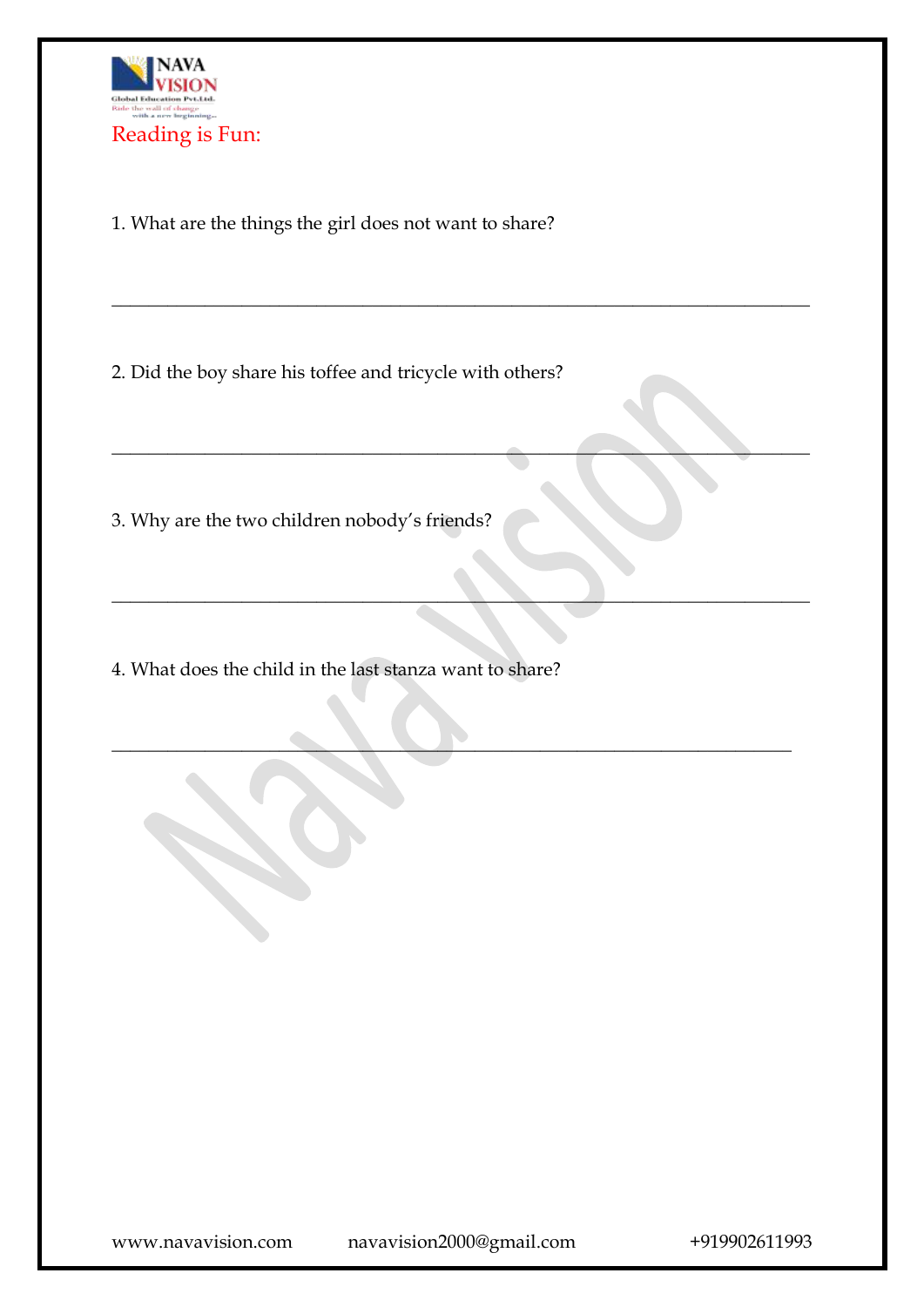

### Let's Talk:

5. Do you like to share your favourite food or toys with others? Why?

 $\overline{\phantom{a}}$  , and the contract of the contract of the contract of the contract of the contract of the contract of the contract of the contract of the contract of the contract of the contract of the contract of the contrac

6. Who is your best friend? Can you describe him/her?

7. Suppose you and your friends were very thirsty and there was only one glass of water. What would you do?

 $\blacksquare$ 

\_\_\_\_\_\_\_\_\_\_\_\_\_\_\_\_\_\_\_\_\_\_\_\_\_\_\_\_\_\_\_\_\_\_\_\_\_\_\_\_\_\_\_\_\_\_\_\_\_\_\_\_\_\_\_\_\_\_\_\_\_\_\_\_\_\_

\_\_\_\_\_\_\_\_\_\_\_\_\_\_\_\_\_\_\_\_\_\_\_\_\_\_\_\_\_\_\_\_\_\_\_\_\_\_\_\_\_\_\_\_\_\_\_\_\_\_\_\_\_\_\_\_\_\_\_\_\_\_\_\_\_\_\_\_

8. If you had a bat, could you play cricket by yourself?

www.navavision.com navavision2000@gmail.com +919902611993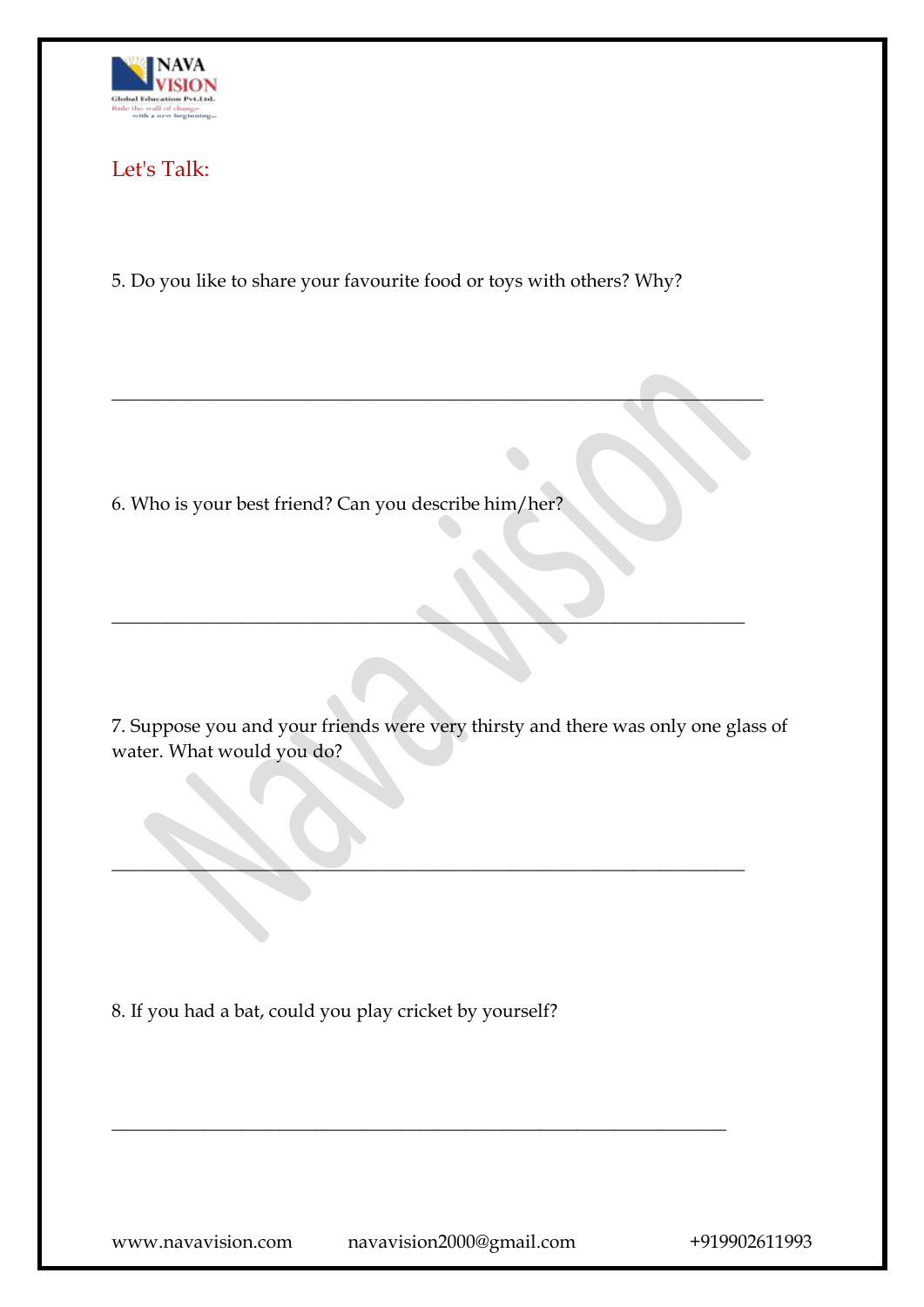

## Word Building:

### 9. Can you find more words ending with-less

| 10. Can you write the opposite of                                                  |      |                  |  |  |
|------------------------------------------------------------------------------------|------|------------------|--|--|
| (i) lend                                                                           |      | $\mathbf b$<br>W |  |  |
| (ii) nobody                                                                        |      | $\mathbf S$      |  |  |
|                                                                                    |      |                  |  |  |
| What are no Words:                                                                 |      |                  |  |  |
| 11. Several words mean no. The word never is one. It means at no time or not ever. |      |                  |  |  |
| Here are some other no words read them                                             |      |                  |  |  |
| No-body                                                                            | no   | no-where         |  |  |
| No- one                                                                            | none | nothing          |  |  |
|                                                                                    |      |                  |  |  |